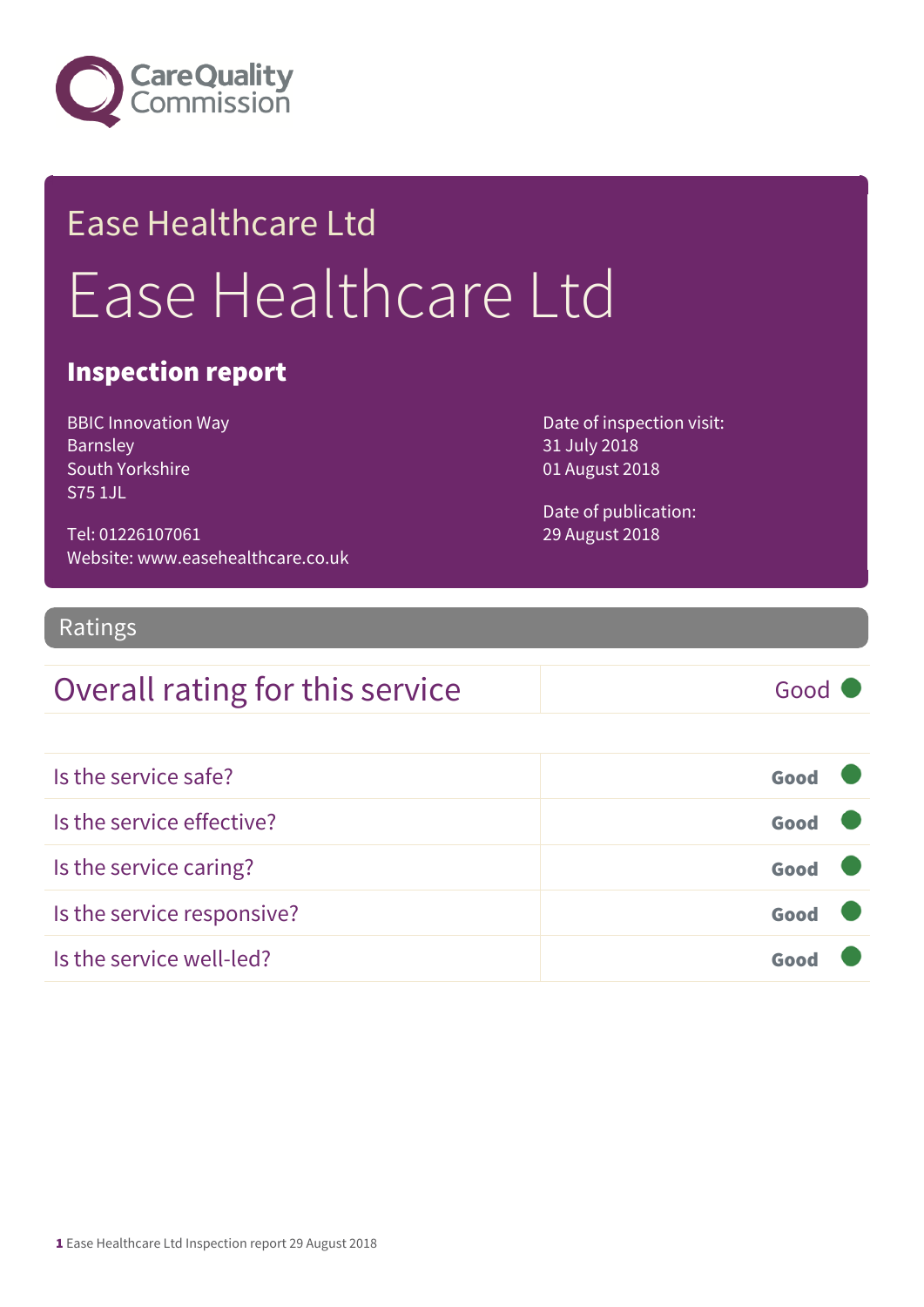#### Summary of findings

#### Overall summary

Ease Healthcare Limited is a domiciliary care agency registered to provide personal care. The agency provides support with personal care, domestic tasks and companionship. The agency office is based in Barnsley. Support is currently provided to people living in their own homes in North West Sheffield. At the time of this inspection nine people were receiving support and eleven staff were employed.

There was a manager at the service who was registered with the Care Quality Commission (CQC). A registered manager is a person who has registered with the CQC to manage the service. Like registered providers, they are 'registered persons'. Registered persons have legal responsibility for meeting the requirements in the Health and Social Care Act and associated Regulations about how the service is run.

Ease Healthcare was registered with CQC in June 2017. The registered manager told us the service started supporting people in April 2018.This was the service's first inspection.

People spoke very positively about the support provided to them. They told us they felt safe and their support workers were respectful and kind. People told us they received a consistent and reliable service that met their needs.

We found there were systems in place to protect people from the risk of harm. Staff we spoke with were able to explain the procedures to follow should an allegation of abuse be made.

Assessments identified risks to people, and management plans to reduce the risks were in place to ensure people's safety.

There were appropriate numbers of staff employed to meet people's needs and provide a flexible service.

People were supported to have maximum choice and control of their lives and staff supported them in the least restrictive way possible. The registered provider's policies and systems supported this practice. People had consented to receiving care and support from Ease Healthcare.

Visit times were flexible to support people's needs and people said support was provided from staff they knew.

People were supported to maintain a healthy diet, which took into account their culture, needs and preferences, so their health was promoted and choices could be respected.

Staff knew the people they supported well. People's privacy and dignity was respected and promoted. Staff understood how to support people in a sensitive way.

People said they could speak with their support workers or the registered manager if they had any worries or concerns and they would be listened to.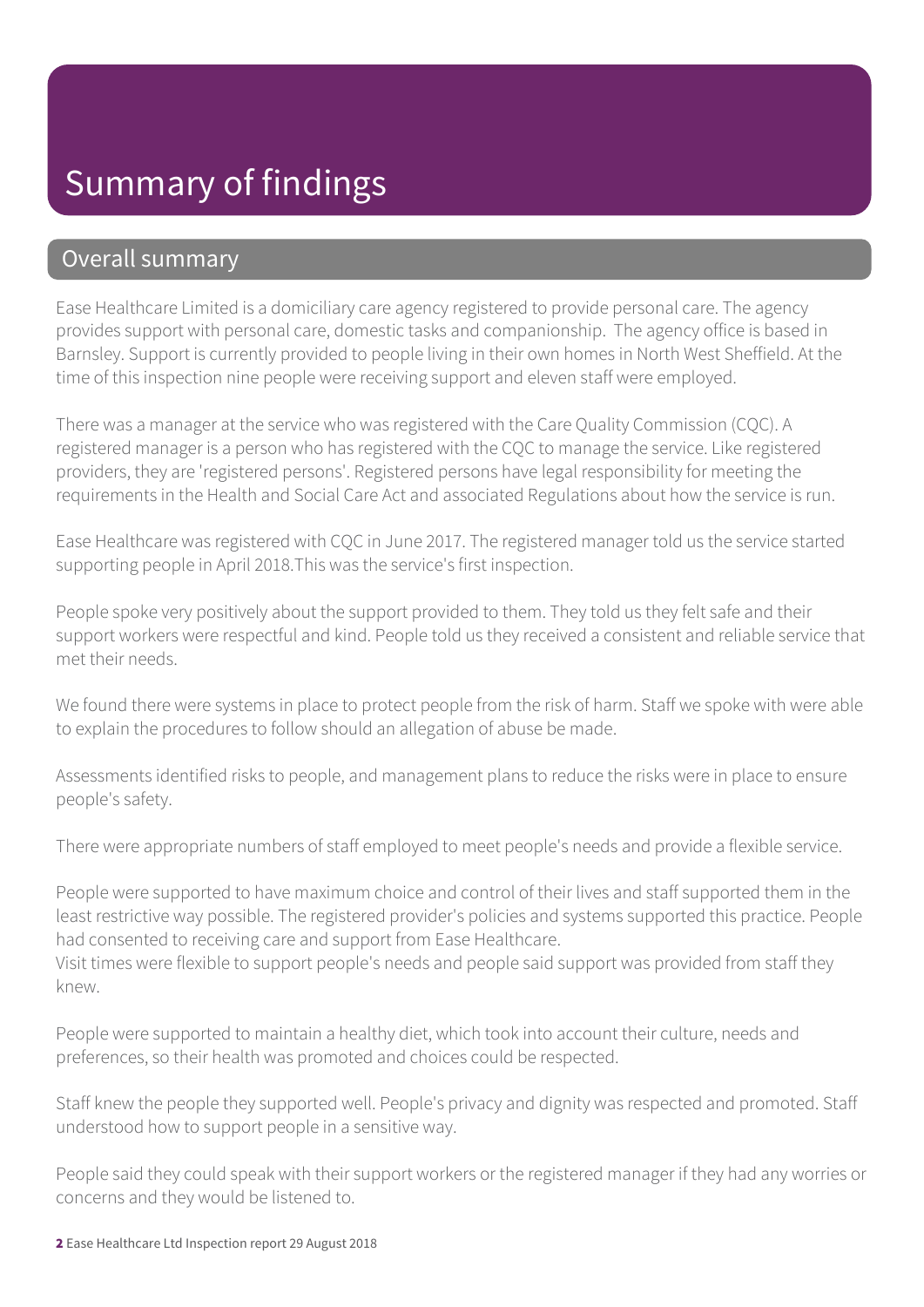#### The five questions we ask about services and what we found

We always ask the following five questions of services.

| Is the service safe?                                                                                                                                                        | Goo  |
|-----------------------------------------------------------------------------------------------------------------------------------------------------------------------------|------|
| The service was safe.                                                                                                                                                       |      |
| People told us they felt safe. Staff were aware of their<br>responsibilities in keeping people safe. The staff recruitment<br>procedures in place promoted people's safety. |      |
| Appropriate arrangements were in place for the safe<br>administration of medicines.                                                                                         |      |
| Staffing levels were sufficient and flexible to meet the needs of<br>people who used the service.                                                                           |      |
| Is the service effective?                                                                                                                                                   | Good |
| The service was effective.                                                                                                                                                  |      |
| Staff were provided with relevant training to ensure they had the<br>skills needed to support people.                                                                       |      |
| Staff were provided with supervision for development and<br>support.                                                                                                        |      |
| People had consented to the support provided by Ease<br>Healthcare.                                                                                                         |      |
| Is the service caring?                                                                                                                                                      | Good |
| The service was caring.                                                                                                                                                     |      |
| People told us their care workers were caring and kind.                                                                                                                     |      |
| People were treated with dignity and felt respected.                                                                                                                        |      |
| Staff knew the people they supported well.                                                                                                                                  |      |
| Is the service responsive?                                                                                                                                                  | Good |
| The service was responsive.                                                                                                                                                 |      |
| People's support plans contained relevant details and were<br>reviewed and updated as required.                                                                             |      |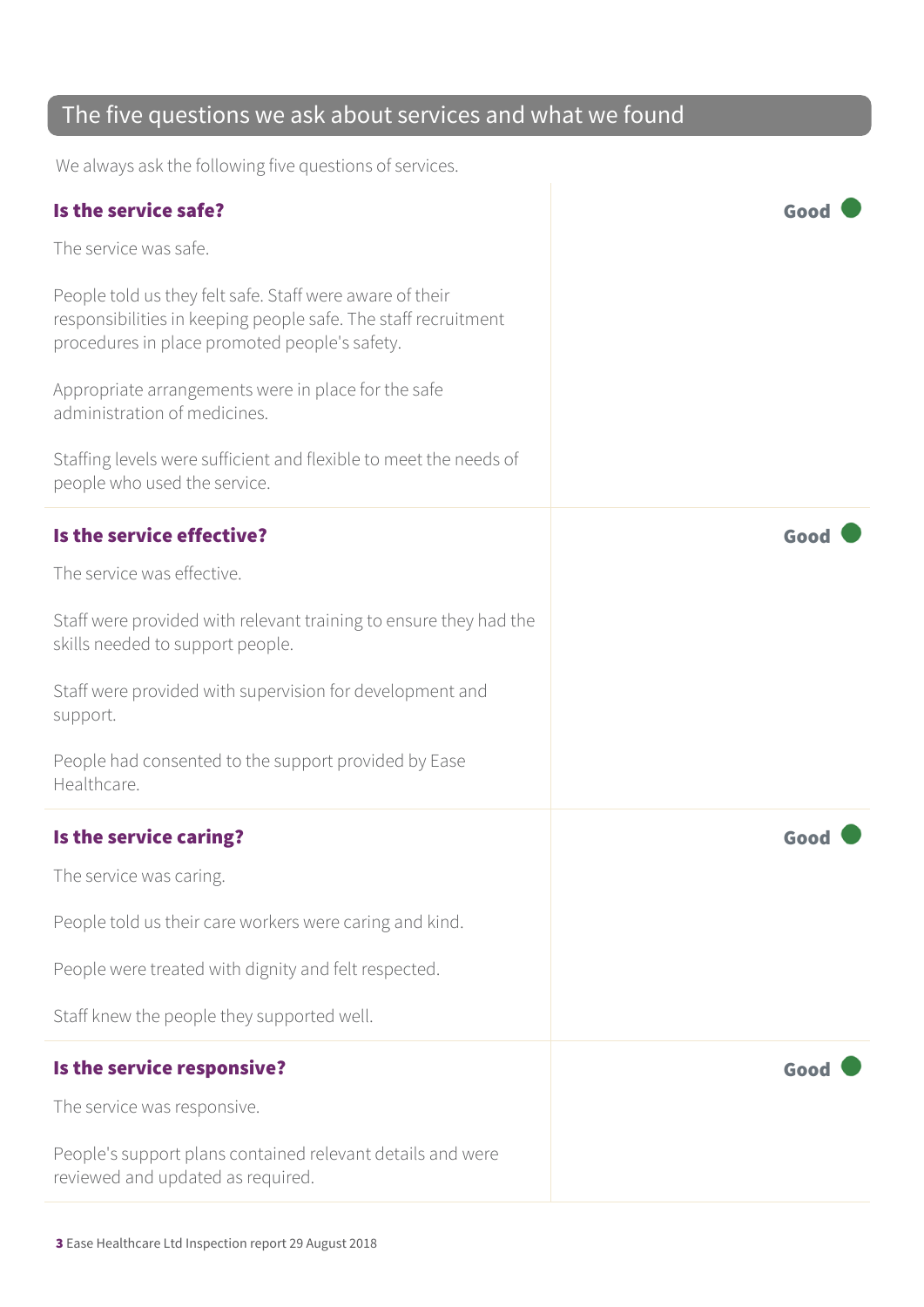| People were confident in reporting concerns to the registered<br>manager and felt they would be listened to.                 |      |
|------------------------------------------------------------------------------------------------------------------------------|------|
| Is the service well-led?                                                                                                     | Good |
| The service was well-led.                                                                                                    |      |
| People said the registered manager was approachable and<br>supportive.                                                       |      |
| There were quality assurance and audit processes in place to<br>make sure the service was running safely.                    |      |
| The service had a full range of policies and procedures available<br>for staff, so they had access to important information. |      |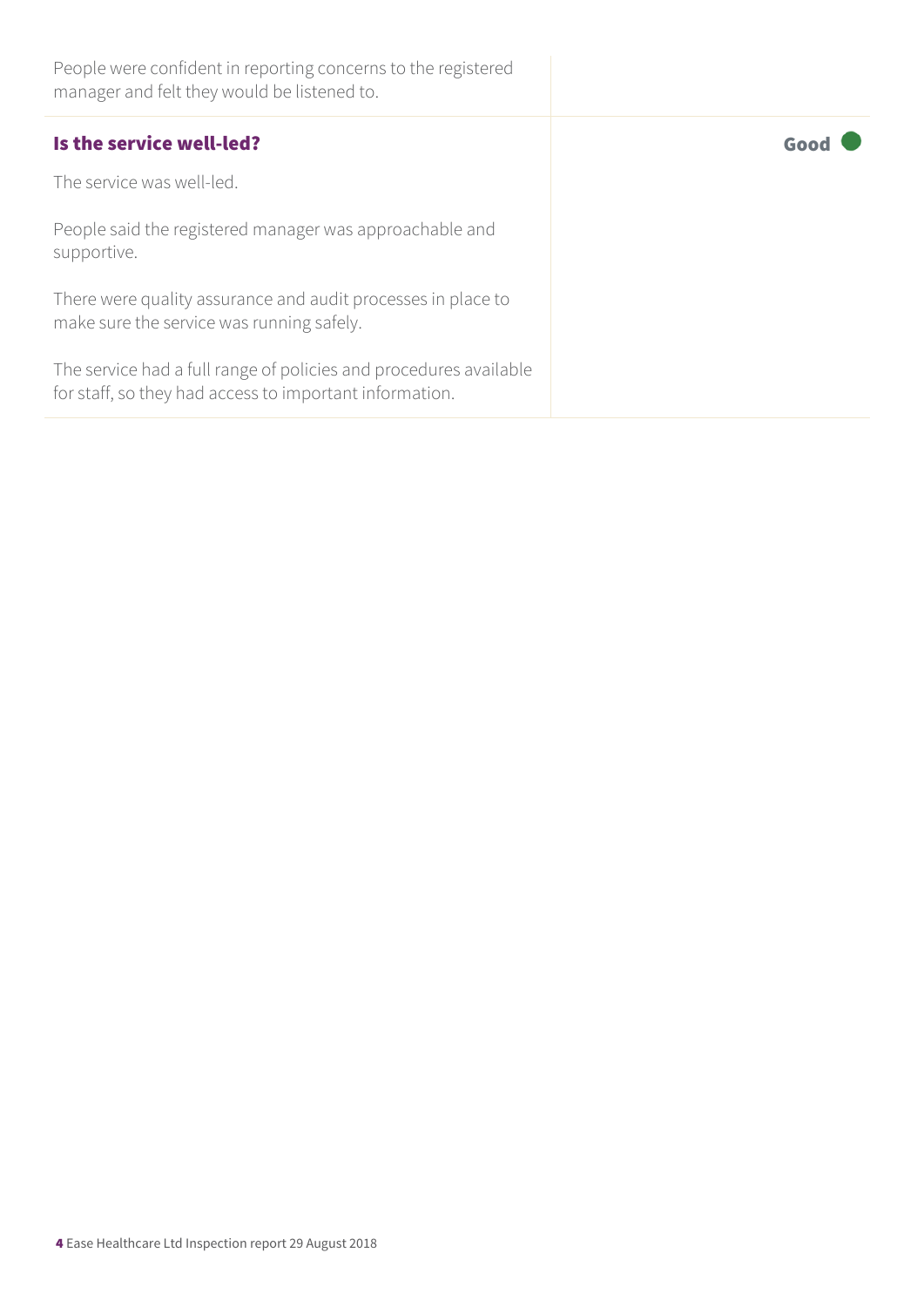

# Ease Healthcare Ltd

#### Detailed findings

## Background to this inspection

We carried out this inspection under Section 60 of the Health and Social Care Act 2008 as part of our regulatory functions. This inspection was planned to check whether the provider is meeting the legal requirements and regulations associated with the Health and Social Care Act 2008, to look at the overall quality of the service, and to provide a rating for the service under the Care Act 2014.

This inspection took place on 31 July 2018 and 1 August 2018 and was announced. We gave the service short notice of the inspection visit because the location provides a domiciliary care service and we needed to be sure staff would be present in the office. The inspection was carried out by one adult social care inspector.

At the time of this inspection, nine people were receiving support and nine support workers were employed. The registered manager and a field manager also undertook some care visits to people's homes.

Prior to the inspection, we gathered information from a number of sources. We reviewed the information we held about the service, which included correspondence we had received, and notifications submitted to us by the service. A notification should be sent to CQC every time a significant incident has taken place. For example, where a person who uses the service experiences a serious injury.

We reviewed the Provider Information Return (PIR), which the registered provider completed before the inspection. The PIR is a form that asks the registered provider to give some key information about the service, what the service does well and improvements they plan to make.

We contacted Sheffield local authority to obtain their views of the service. All the comments and feedback received were reviewed and used to assist and inform our inspection.

On 31 July 2018, we visited three people who received support at their homes to ask their opinions of the service and to check their care files. We telephoned a further two people and a relative of a person receiving support to obtain their views.

On 1 August 2018, we visited the service's office to see and speak with the registered manager and four staff employed by the agency.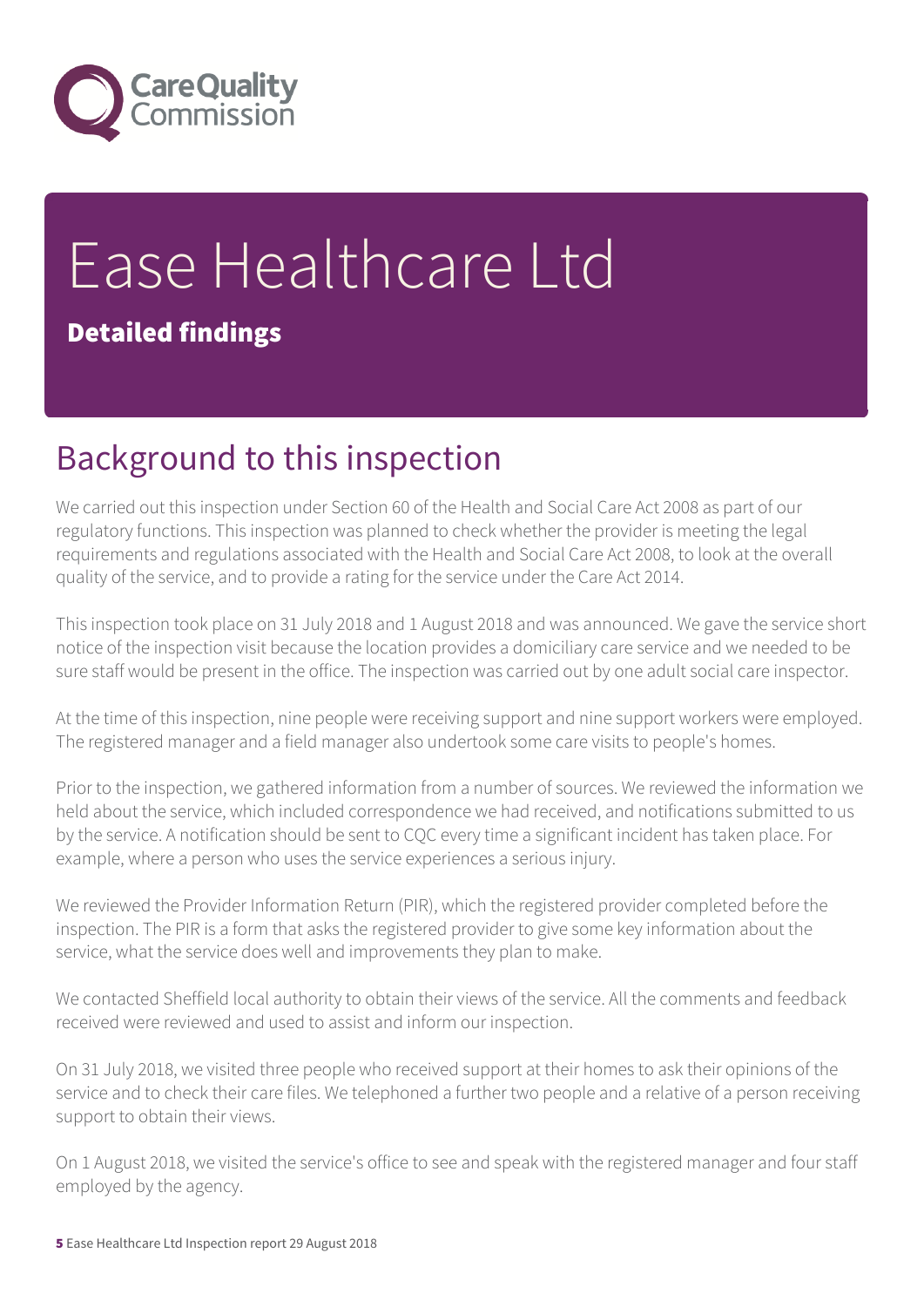We reviewed a range of records, which included care records for three people, three staff training, support and employment records and other records relating to the management of the domiciliary care agency.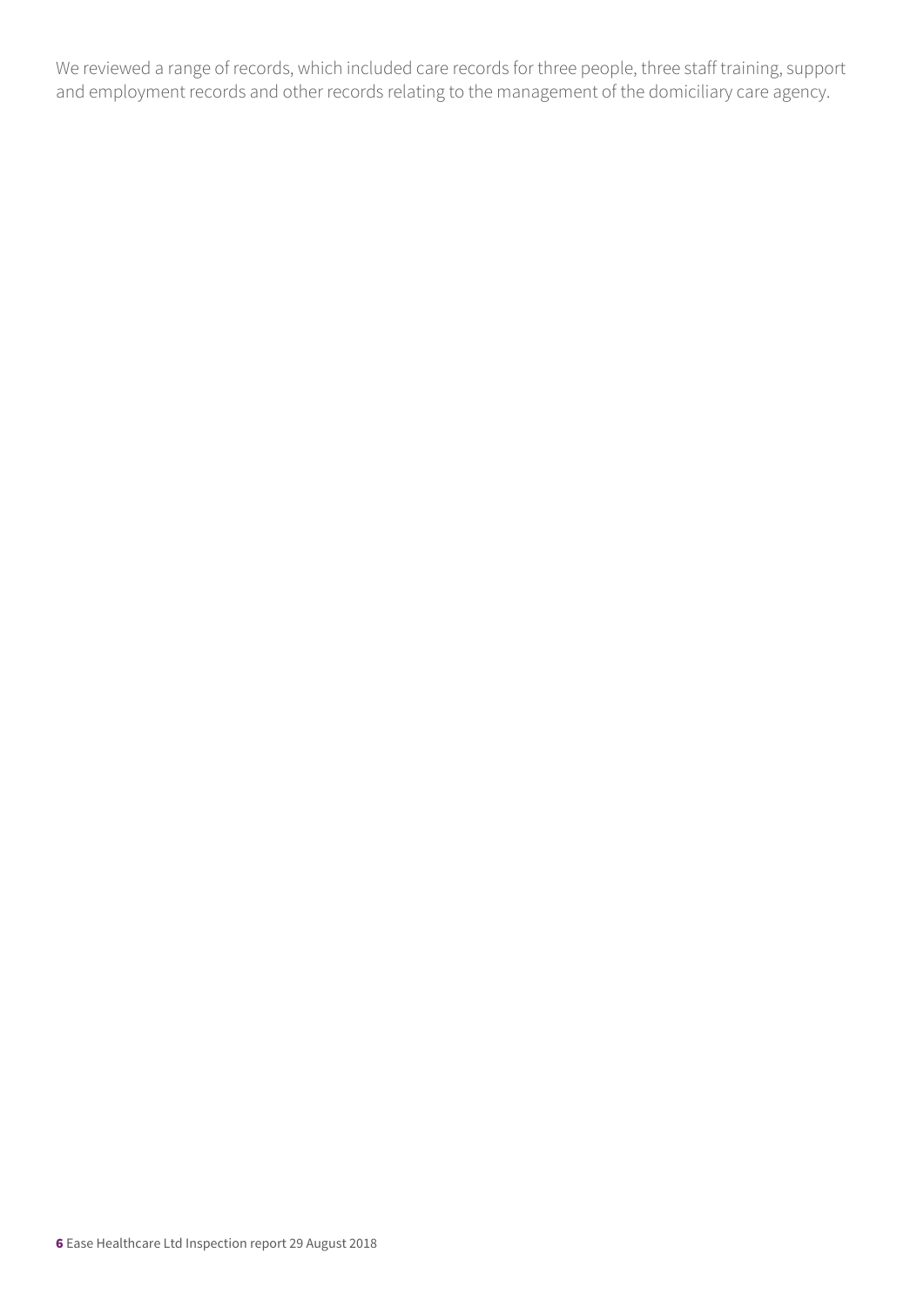#### Is the service safe?

### Our findings

People receiving support said they felt safe with their support workers. Comments included, "I feel very safe when carers visit", "I have no worries at all" and "I trust them (care staff) all".

Relatives of people receiving support also felt their family member was safe with their support workers. Comments included, "The staff are very trustworthy" and "The last agency staff I had no faith in. But these are so good, I feel [name of relative] is so safe with all the staff".

The registered manager was very clear of their responsibility to report safeguarding incidents as required and in line with safe procedures.

All the staff spoken with confirmed they had been provided with safeguarding training. Staff were clear of the actions they would take if they suspected abuse, or if an allegation was made so correct procedures were followed to uphold people's safety. Staff knew about whistle blowing procedures. Whistle blowing is one way in which a worker can report concerns, by telling their manager or someone they trust. This meant staff were aware of how to report any unsafe practice. Staff said they would always report any concerns to the registered manager and they felt confident the registered manager would listen to them, take them seriously and take appropriate action to help keep people safe.

We saw a policy on safeguarding vulnerable adults was available. This meant staff had access to important information to help keep people safe and take appropriate action if concerns about a person's safety had been identified. Staff told us they knew these policies and procedures were available to them.

The registered manager informed us that, at the time of this inspection, the service did not support people with shopping and did not handle the money of any person receiving support.

We checked the procedures for the safe administration of medicines. We found the service had a policy on the safe administration of medicines and worked in accordance with the local authority policy.

People spoke positively about the support they got with their medicines. Comments included, "Staff always make sure I get my medicine on time" and "They (staff) seem to know what they are doing with my medicines, I have never missed any".

The three people's care records we checked held clear detail of the support required with medicines. Two people visited at their home had support with medicines. We checked their medicines administration record (MAR) and the medicines held at the home and found all details corresponded. The MAR had been fully completed. We found systems were in place to monitor safe medicines administration. Each month completed MARs were returned to the office and audited for gaps and errors. We checked four MARs held at the office and found all had been fully completed. This showed safe procedures had been followed by staff.

Staff confirmed they had been provided with training in the safe administration of medicines and had been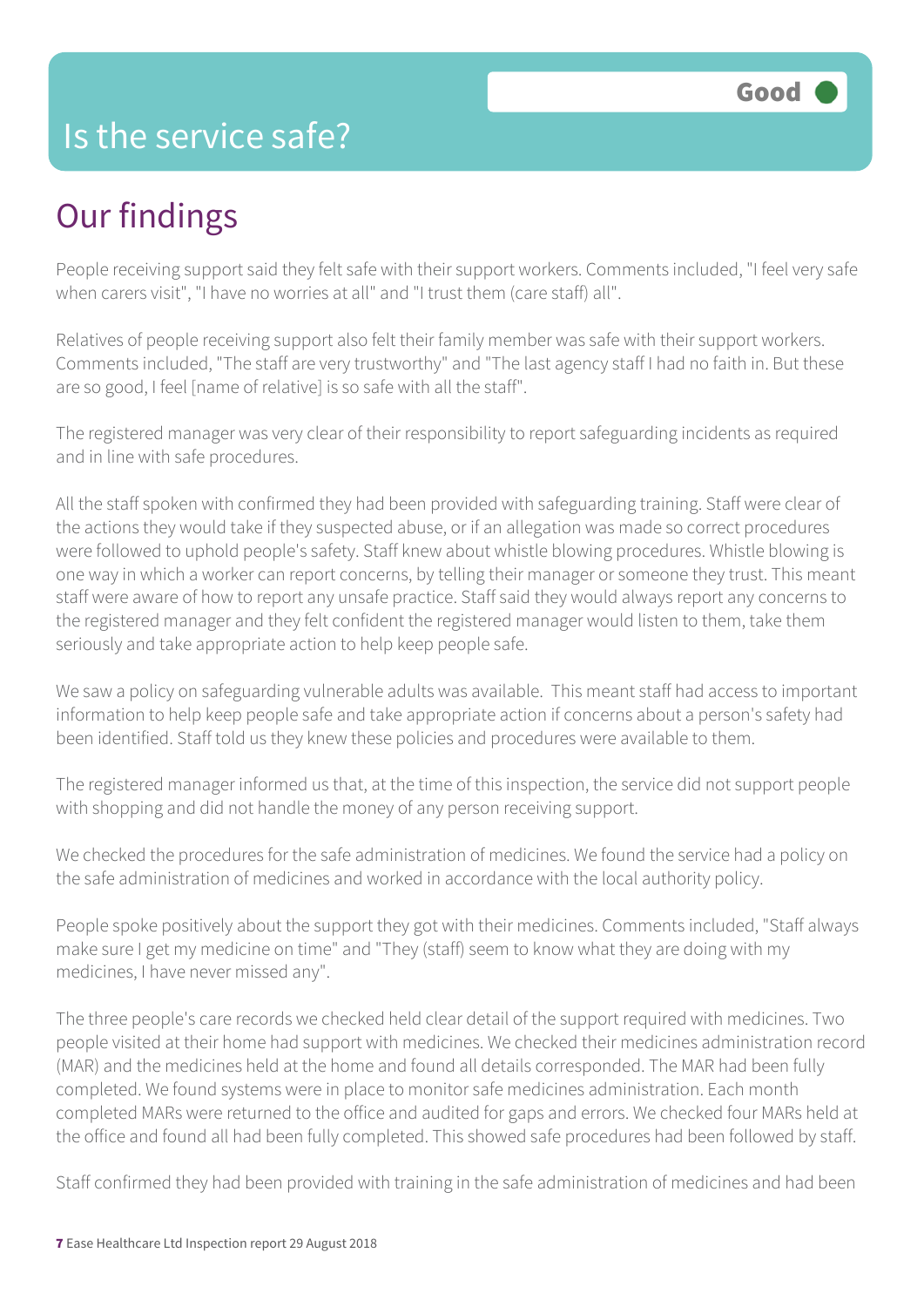observed to make sure they were competent. The training records we checked showed all staff had undertaken medicines training. This showed safe procedures were promoted. Staff said, "[Named field manager] has worked with me and checked on a couple of occasions that I am safe to give out tablets. This has given me confidence rather than feel I was being checked up on".

We looked at three people's care plans and saw each plan contained risk assessments that identified the risk and the actions required of staff to minimise and mitigate the risk. We found risk assessments had been regularly reviewed and updated as needed to make sure they were relevant to the individual and promoted their safety and independence.

We checked the procedures for recruiting staff. We looked at three staff recruitment records. Each contained all the information required by legislation. They included proof of identity, an application form detailing employment history and a Disclosure and Barring Service (DBS) check. A DBS check provides information about any criminal convictions a person may have. This helped to ensure people employed were of good character and had been assessed as suitable to work at the service. Each of the three files contained two written references. We found a policy on staff recruitment was in place to support and inform these procedures.

We looked at staffing levels to check enough staff were provided to meet people's needs. At the time of this inspection, nine people received a service and nine support workers were employed. Staff told us they had regular schedules and most calls were carried out by two staff. People receiving support told us staff stayed for the agreed length of time. People said, "Staff always stay the right amount of time, in fact sometimes they stay over", "The staff always ask if there is anything else they need to do before going, or they will stay for a chat, they are really good" and "Staff never rush off they are very good". This showed sufficient levels of staff were provided to meet people's identified support needs.

We found a policy and procedures were in place for infection control. Staff confirmed they were provided with Personal Protective Equipment (PPE) such as gloves and aprons to use when supporting people in line with infection control procedures. People receiving support did not have any concerns about infection control. They confirmed support workers always used gloves and other appropriate protective wear. Staff said they were supplied with sufficient amount of PPE. Staff said, "We never run out the managers are good at making sure we have plenty of gloves and aprons".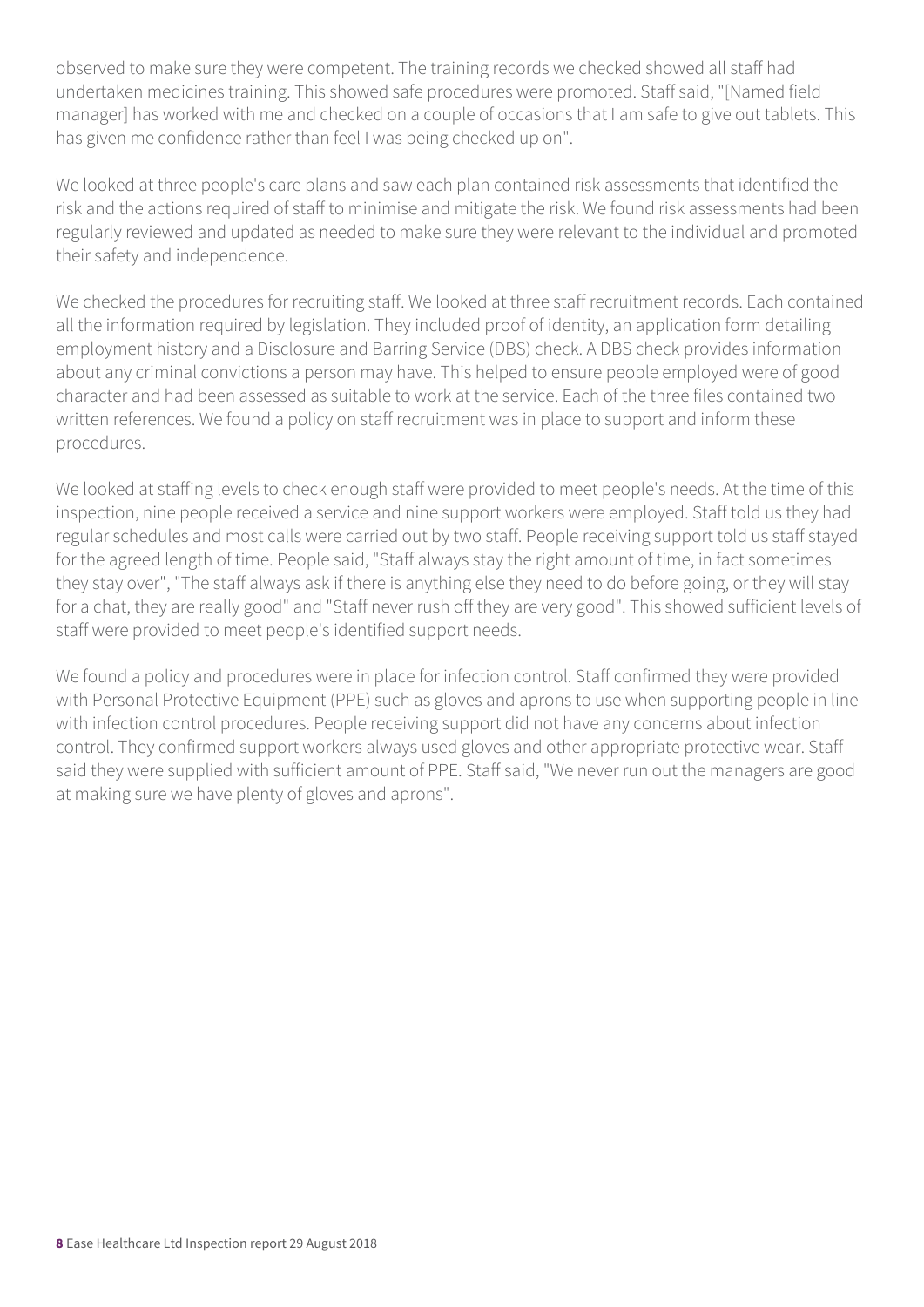#### Is the service effective?

## Our findings

People told us the service was very reliable and staff stayed as long as they should. People told us they had regular staff and had never had a missed visit. This showed the service provided good continuity of care because people usually saw the same staff. Comments included, "The staff are really good they are always on time, well within ten to fifteen minutes of when we agreed they visit", "Staff have never ever missed a visit, they are very good", "I always know which staff are coming, I have regulars, they will say 'see you tomorrow[name]' it is reassuring to know who will be coming through my door".

Staff told us they were provided with a regular schedule of visits, so they got to know the people they were supporting. Staff said most of time they worked in pairs alongside another support worker. Staff said their schedule allowed for travel time between visits, so they did not run late. Staff confirmed they were always introduced to the person using the service before they started supporting them.

Stakeholders we contacted prior to the inspection were very positive about Ease Healthcare and said, "There is a very holistic person-centred approach with Ease Healthcare. They are very much into joint working".

People receiving support and their relatives told us support workers knew what support was needed and had the skills to do their jobs effectively. Comments included, "Staff are very well trained, you can tell. Even the new ones are tuned in" and "I have to say the staff are trained brilliantly".

We checked the staff training matrix, which showed staff were provided with relevant training, so they had appropriate skills. Staff spoken with said they undertook induction and refresher training to maintain and update their skills and knowledge. Mandatory training such as food hygiene, basic life support, safe handling of medicines and safeguarding was provided. The matrix showed training in specific subjects to provide staff with further relevant skills was also undertaken, for example, training in dementia awareness and personcentred planning. This meant all staff had appropriate skills and knowledge to support people.

Staff told us new staff shadowed a manager and a senior member of staff as part of the registered provider's induction procedures. Staff spoken with said they were up to date with all aspects of training.

We checked records of staff supervisions. Supervisions are meetings between a manager and staff member to discuss any areas for improvement, concerns or training requirements. These are important to ensure staff are supported in their role. The records showed support workers had been provided with regular supervision for development and support. All the staff spoken with said they received formal supervisions and could approach management at any time for informal discussions if needed. This showed staff were appropriately supported.

People told us visit times were flexible and did not hinder or restrict access to health care. People's care plans we checked held clear information on health and the staff actions required to support specific conditions.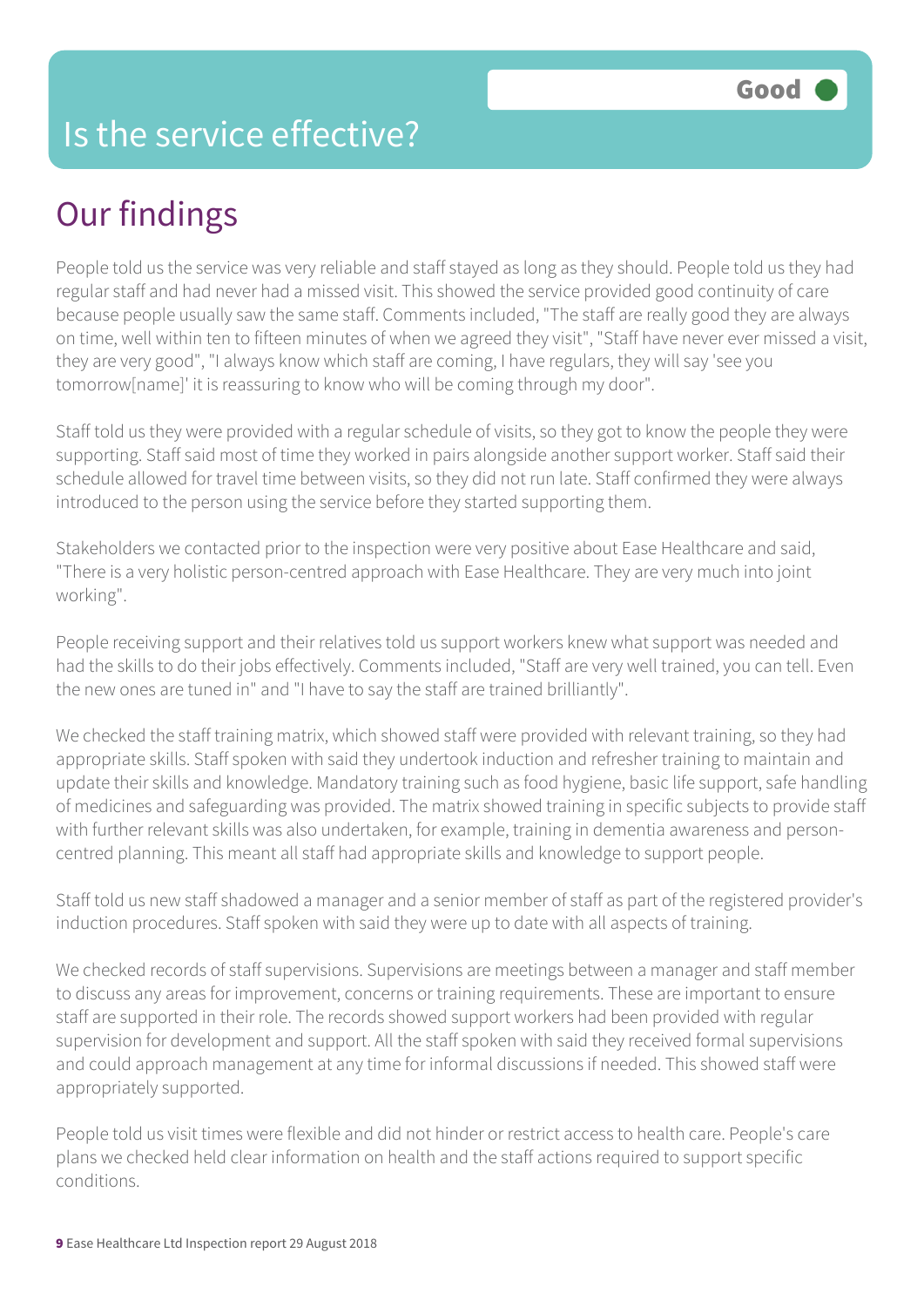The care plans we checked showed people's dietary needs had been assessed and any support people required with their meals was documented.

Every person spoken with said they had good communication with the registered manager, field manager and their support workers. Comments included, "Any problems you can easily get hold of [named registered manager]. She is always in contact with me" and "[Named registered and field manager] always get back to you straight away if you leave a message. They are really good and easy to get hold of".

The Mental Capacity Act 2005 (MCA) provides a legal framework for making particular decisions on behalf of people who may lack the mental capacity to do so for themselves. The Act requires that as far as possible people make their own decisions and are helped to do so when needed. When they lack mental capacity to take particular decisions, any made on their behalf must be in their best interests and as least restrictive as possible.

For people being supported in the community, who need help with making decisions, an application should be made to the Court of Protection.

We found policies and procedures were in place regarding the MCA, so staff had access to important information. We found the service was working within the principles of the MCA.

People told us they felt consulted and staff always asked for consent. The care plans we checked all held signed consent to care and treatment records to evidence people had been consulted and had agreed to their plan. This showed important information had been shared with people and they had been involved in making choices and decisions about their support

People said," Staff always ask before doing" and "Staff always ask and offer choices even down to whether I want the curtains drawing or opening".

The registered provider produced and distributed a monthly newsletter to staff and people who used the service. It was positive to see the newsletter give information about the MCA and consent and how it applied to them.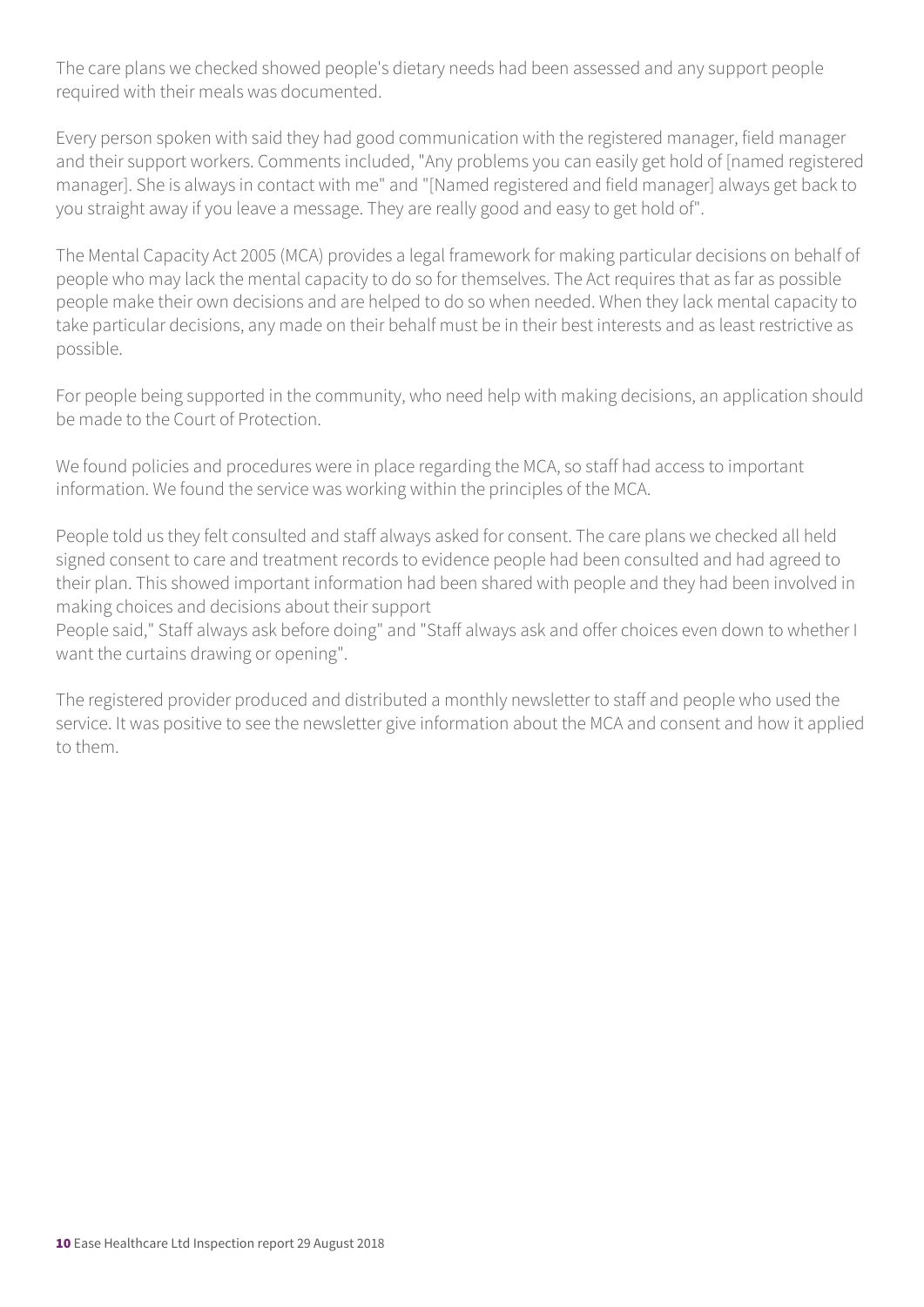## Our findings

People made very positive comments about the care and the support they received from Ease Healthcare. Comments included, "The staff, all of them, are caring wonderful people", " I look forward to their visit, they make my day", "I would be lost without them" "They are like family to me", " I have used other agencies in the past but Ease is in a different league" and "The carers and managers are wonderful, they have helped me so much on my road to recovery".

Relatives we spoke with were equally positive and said, "The staff who support [name of relative] and the managers are all excellent. I cannot fault them in any way".

Stakeholders we spoke with said, "It is heartening to work with a company that truly has the service user at the centre of all they do".

People receiving support told us staff were always respectful and maintained their privacy. One person told us, "They are very respectful." Another person said, "They [support workers] always make sure my privacy is kept, they make sure my curtains are drawn even though I am not overlooked".

Relatives of people receiving support also told us they found support workers respectful. They told us, "Staff are very respectful to both me and [named person receiving care]" and "The staff are really nice and polite, yes very respectful".

People told us they were involved in writing their care plan and they told us someone from the office had visited them to talk about their support needs. They told us they felt involved in all decisions about their support.

Each care plan contained details of the person's care and support needs and how they would like to receive this. The plans gave details of people's preferences, so these could be respected by support workers. The plans also detailed what was significant to the person, including their religious and cultural needs so these could be respected.

The service had relevant policies and procedures in place to advise staff on confidentiality and data protection. All of the staff spoken with were aware of the requirements to keep information about the people they were supporting confidential. People receiving support and their relatives told us their support workers never discussed anyone else they were visiting with them and confidentiality was respected. This showed people's rights were upheld.

We saw there was a system in place to make sure people's confidential information was only seen by the appropriate people and only limited information regarding visit times and people they would be visiting was sent to staff via their phones. This promoted people's privacy.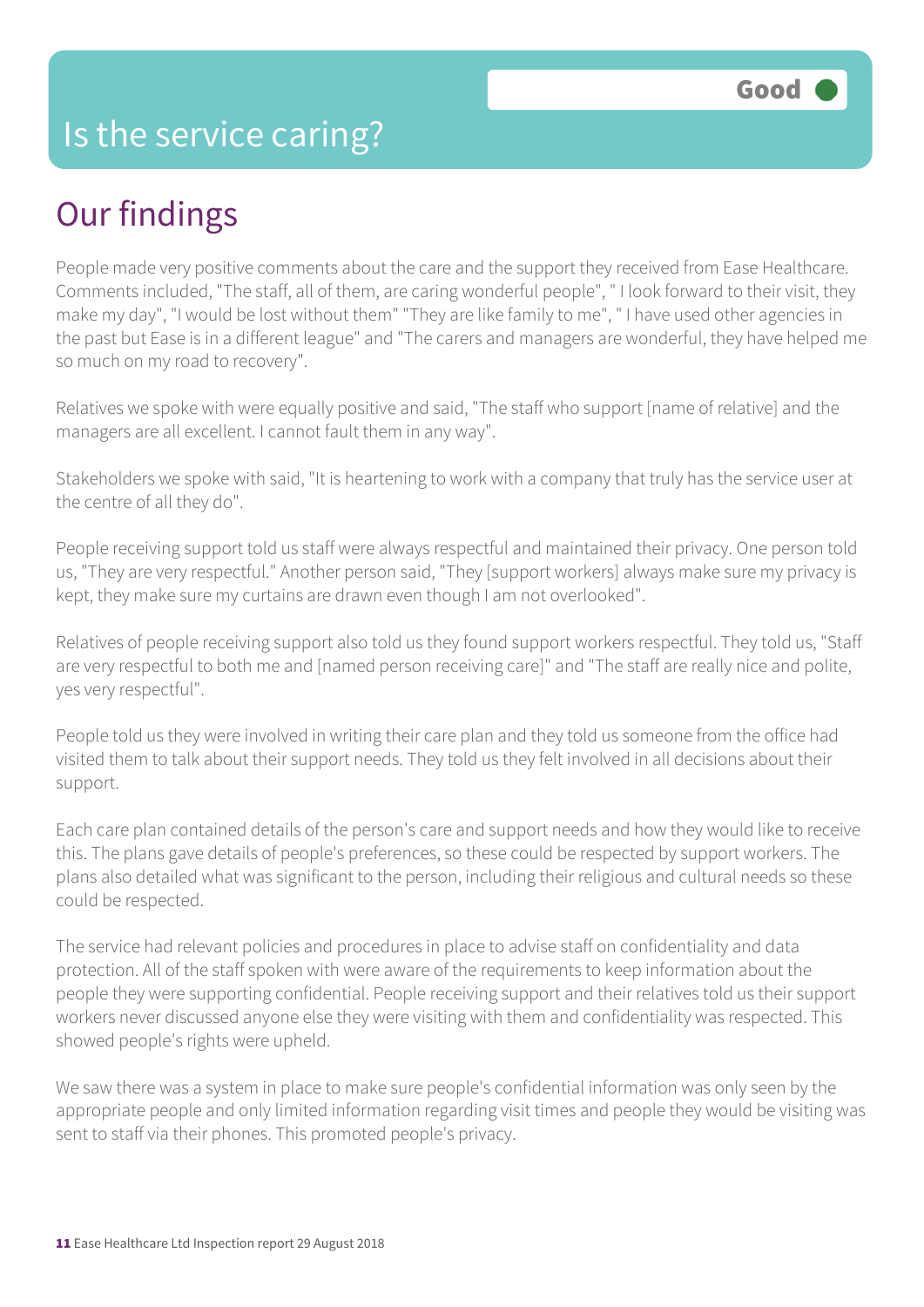## Our findings

People receiving support and their relatives were aware they had a care plan and felt they were involved with their care and support. People spoken with said the registered manager or field manager had visited them in their home to discuss their care needs and agree their care plan before support was provided. People told us they had been consulted by the registered manager or field manager in subsequent reviews of their care plans. Comments included, "Oh yes [name of registered manager] came to see me. We discussed what I needed help with etc. That's what the staff do for me" and "[Named registered manager] came to see me and arranged how long each visit will last and what staff do. They asked me things like how I like my tea made, what time I get up etc. Very good because that is what staff do now".

We checked three people's care plans. We found the care plans seen contained information about the care and support identified as needed. They contained some information about the person's life history, culture, health and support needs. The plans were individual to the person. They were regularly reviewed and updated in line with the person's changing needs.

The care plans we checked contained information on relevant health conditions and details of the actions required of staff to support any specific medical conditions, so that staff were aware of important information. This showed this aspect of people's individual and diverse needs were known and met.

All staff we spoke with were well informed about the people they provided care and support to. They were aware of their likes and dislikes, preferences and interests, as well as their health needs, which enabled them to provide a personalised service.

We saw how the service was responsive to individual needs in an innovative way. For each person the service were supporting staff and the person discussed "out of the box thinking" to promote wellbeing. Staff discussed with the person or observed a situation and came up with a solution to promote wellbeing. Examples were where a person's table had been made higher, so their wheelchair could fit under it to enable them to be closer to the window and so see their garden more easily. One person we spoke with said how much they enjoyed having breakfast in the garden which staff had organised for them.

Stakeholders were equally positive about this initiative and said, "The service have spent an inordinate amount of time with this service user to improve the situation and wellbeing".

People were supported to discuss their wishes in respect of end of life care with the involvement of anyone else they wished to be present such as their family, friends or advocate.

People receiving support and their relatives we spoke with all said they could talk to the registered manager and staff at any time if they had any worries or concerns. People said, "I have absolutely no worries about my care but if I did I would speak with [named registered manager]".

We looked at the registered provider's complaints policy and procedure. It included information about how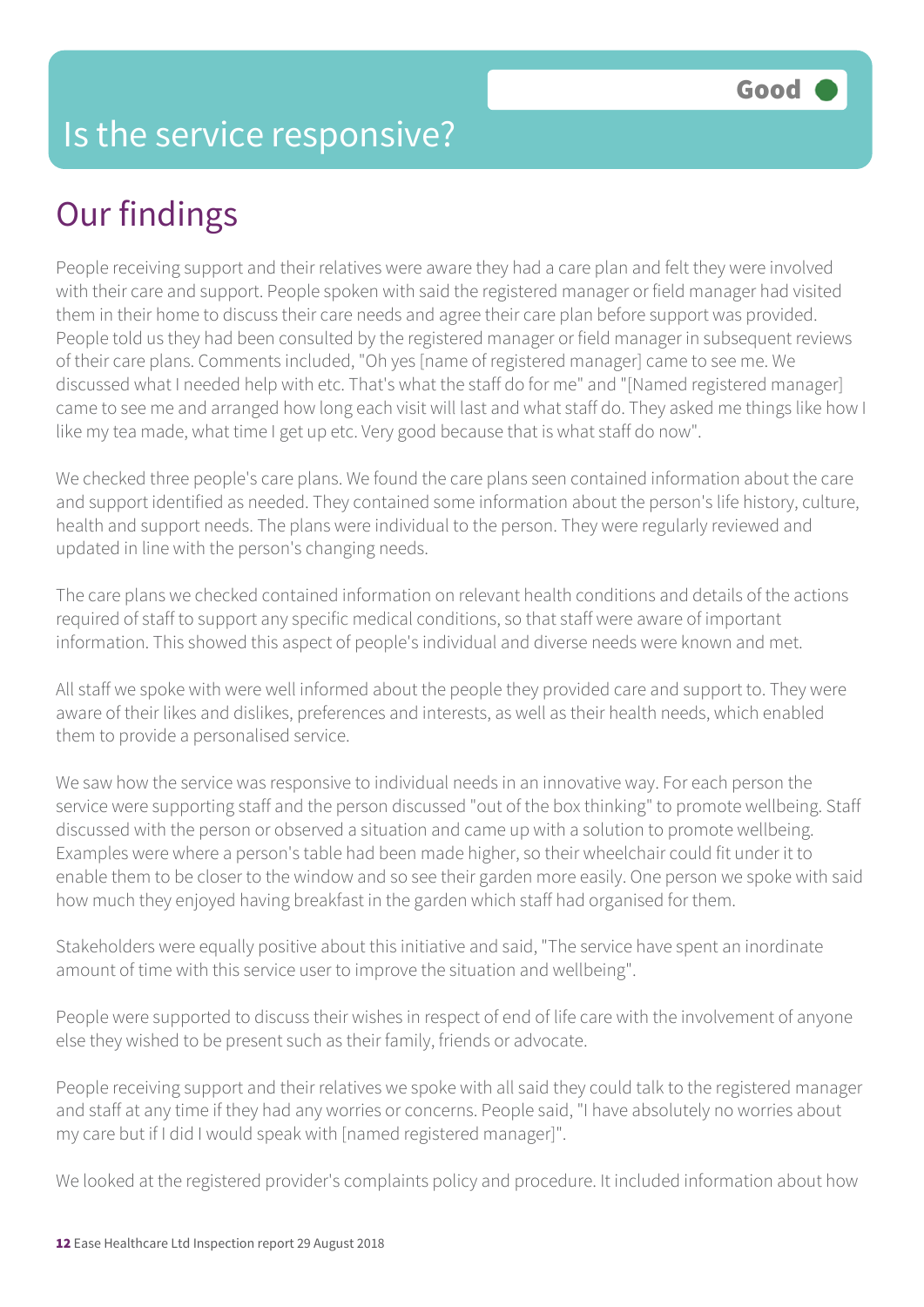and who people could complain to. The policy explained how complaints would be investigated and how feedback would be provided to the person. There was also advice about other organisations people could approach if they chose to take their complaint externally. For example, the CQC and the local authority. Information about complaints was also in the 'Service User Guide' that each person was given a copy of when they started to use the service. We found copies of the 'Service User Guide' in the care files kept at people's homes. This showed people were provided with important information to promote their rights.

The registered manager informed us the service had no complaints.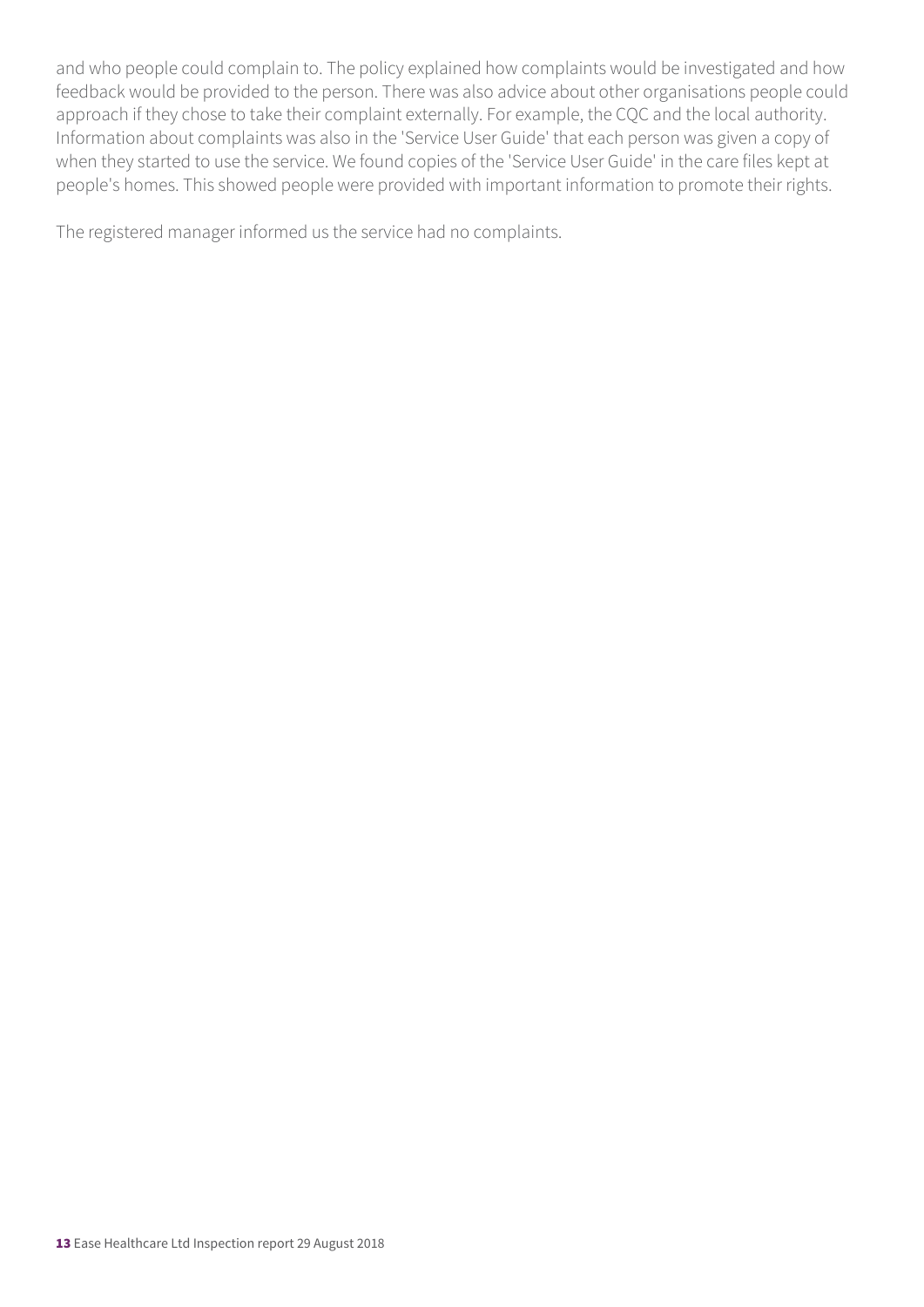#### Is the service well-led?

## Our findings

The manager was registered with CQC. There was a clear management structure including a registered manager and field manager who had been in post since the service began operating.

Without exception people using the service, their relatives, stakeholders and staff all spoke very highly of the registered manager and service.

People receiving support and their relatives told us they knew the registered manager and found them very supportive and approachable. Comments included, "[Named registered manager] is excellent she visits me and my relative regularly to check everything is OK", "The manager rings me regularly and keeps me updated", "Both managers make sure things are right", "The managers lead by example, that's why things are good" and " A brilliant company they are like a breath of fresh air".

Staff were equally very positive about the management of the service. There was evidence of an open and inclusive culture that reflected the values of the service. Every member of staff said they felt valued by the registered manager. Their comments included, "The management are easily approachable and any problems, however small, are handled with professionalism, confidentiality and are sorted quickly", "Total support is given as and when its needed", "This is the best care company I have worked for" , "The support I have received is 1000 times better than in any other job I have worked" and "[Named registered and field manager] are wonderful, they work alongside us. They support us though work and personal issues too".

Staff told us, and records showed monthly staff meetings were held to share information. All the staff said communication was excellent and they were encouraged to contribute to meetings.

The service had an out of hours on call system so any emergencies could be dealt with. Staff confirmed there was always someone available to give advice when needed.

Stakeholders were positive about how the service was managed and commented, "The registered manager is visible and approachable. She is always looking to improve, research and implementing best practice and reflective practice".

We looked at the arrangements in place for quality assurance and governance. Quality assurance and governance processes are systems that help providers to assess the safety and quality of their services, ensuring they provide people with a good service and meet appropriate quality standards and legal obligations.

We found a quality assurance policy was in place and saw audits were undertaken as part of the quality assurance process, covering all aspects of the running of the service. Records seen showed the registered manager and field manager undertook regular audits to make sure full procedures were followed. Those seen included audits of care plans, MARs and daily records.